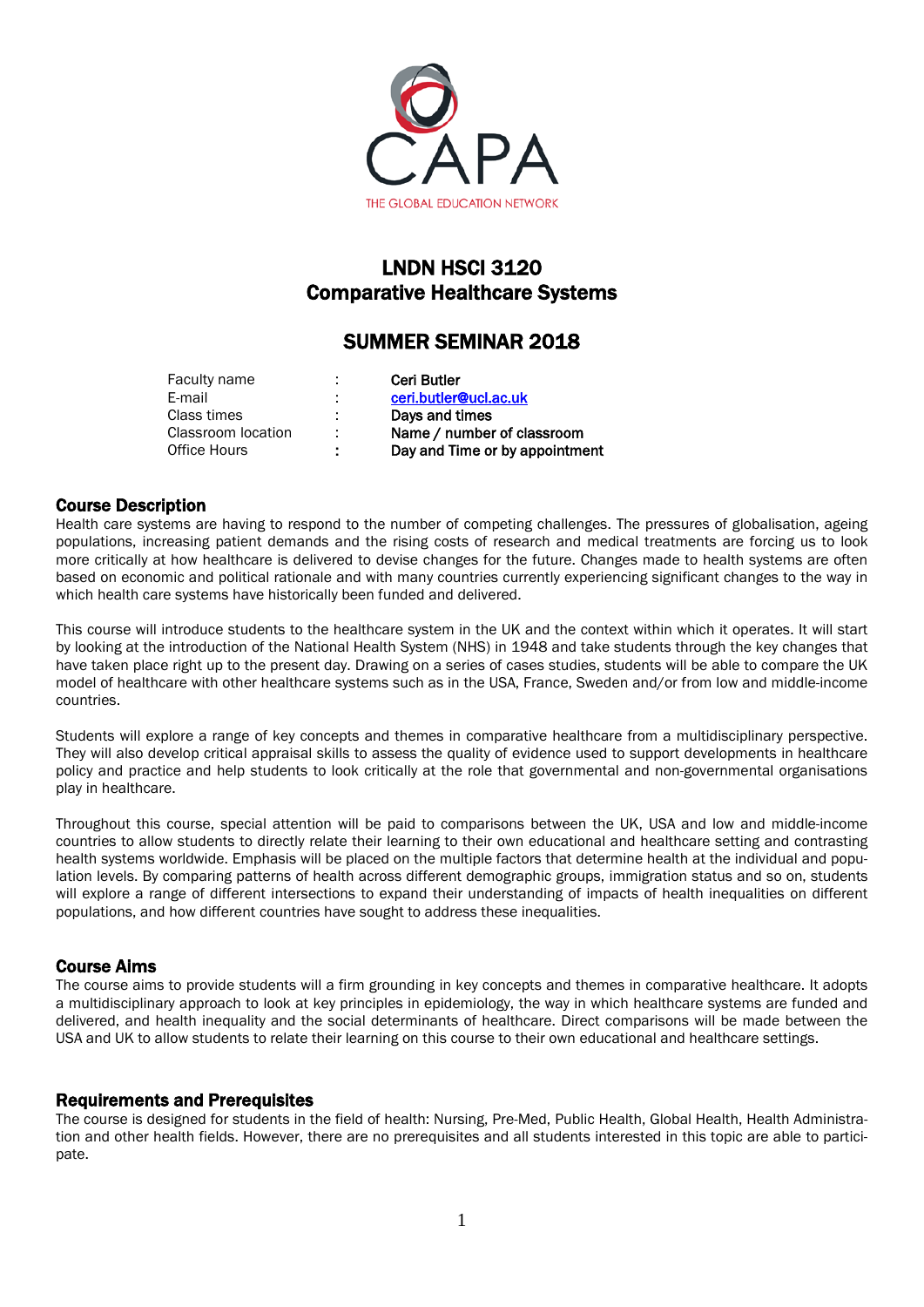# Learning Outcomes

By the end of this course students should be able to:

- a) Define the key concepts in the field of comparative healthcare and discuss their relevance for the UK, USA and low and middle-income country healthcare systems
- b) Develop an international perspective with regards to healthcare
- c) Compare and contrast at least two different healthcare systems
- d) Demonstrate an understanding of social inequalities and their impact on health drawing on specific examples from their field visits
- e) Critically review the evidence used to support the development of healthcare policies in different settings
- f) Critically review a range of sources to support their own academic writing
- g) Demonstrate the ability to give a clear verbal account to their peers and answer any questions on their work

## Developmental Outcomes

Students should demonstrate: responsibility & accountability, independence & interdependence, goal orientation, selfconfidence, resilience, appreciation of differences.

# Class Methodology

The main methodological approach used in this course will be: short lectures, group discussions and group work based on lectures, assigned readings, group-based reports and essays. The instructor will adopt a broadly constructivist pedagogical approach and look to reinforce existing communities of practice within the student group.

# Field Components

CAPA provides the unique opportunity to learn about the city through direct, guided experience. Participation in field activities for this course is required. Students will actively explore the Global City in which they are currently living. Furthermore, they will have the chance to collect useful information that will be an invaluable resource for the essays/papers/projects assigned in this course.

# The assigned field components are:

Field components listed in the syllabus are provisional as the program will take advantage of students' interests and opportunities to engage with course themes as they appear.

Students will undertake two field components drawn from: General Practice (Primary Care) Surgeries and local Hospital Trusts to explore The British Refugee Counci[l www.refugeecouncil.org.uk](http://www.refugeecouncil.org.uk/) Doctors of the World Clinic, Bethnal Green, London [http://doctorsoftheworld.org.uk](http://doctorsoftheworld.org.uk/) Migration Museum [www.migrationmuseum.org](http://www.migrationmuseum.org/) The Royal College of Physicians [www.rcplondon.ac.uk](http://www.rcplondon.ac.uk/) The Wellcome Collection [www.wellcomecollection.org](http://www.wellcomecollection.org/) The Kings Fund Centre [www.kingsfund.org.uk](http://www.kingsfund.org.uk/) School of Oriental and African Studies [www.soas.ac.uk](http://www.soas.ac.uk/) London School of Hygiene and Tropical Medicine [www.lshtm.ac.uk](http://www.lshtm.ac.uk/) British Librar[y www.bl.uk](http://www.bl.uk/)

Students are also strongly encouraged to participate in co-curricular program activities, among which the following are suggested:

*Relevant "My Global City" events and activities, or other optional activities (such as LSE Public lectures etc), will vary from semester to semester.*

# Final Exam

The final exam consists of short questions to assess the students' knowledge of comparative health and enable students to draw on their experiences throughout this course of study (2 hours)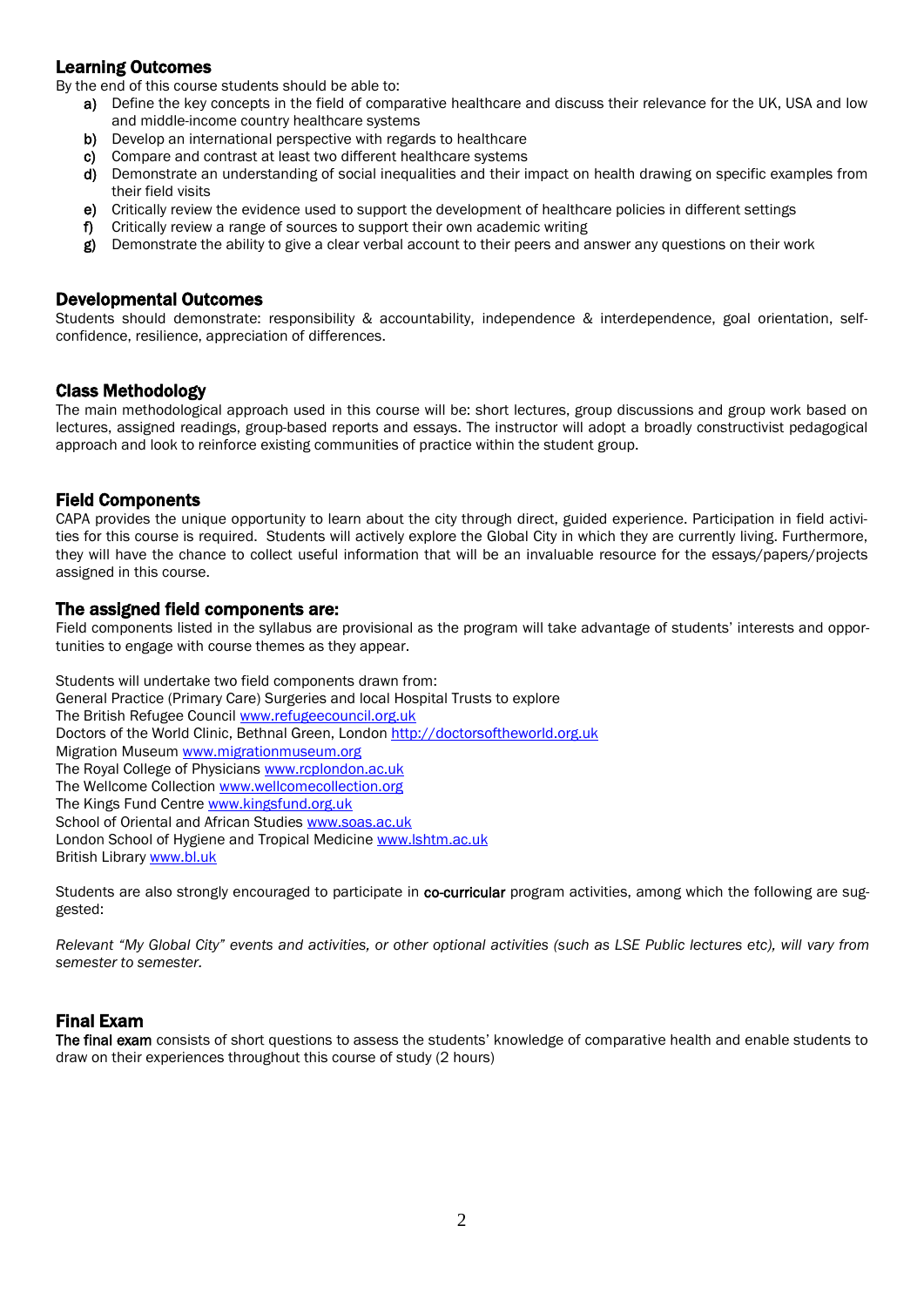### Assessment/Grading Policy

| Descriptor                          | Alpha | UK        | US    | <b>GPA</b> |
|-------------------------------------|-------|-----------|-------|------------|
| Excellent                           | A     | $75+$     | $93+$ | 4.0        |
|                                     | А-    | 70-74     | 90-92 | 3.7        |
| Good                                | B+    | 66-69     | 87-89 | 3.3        |
|                                     | В     | 63-65     | 83-86 | 3.0        |
|                                     | В-    | 60-62     | 80-82 | 2.7        |
| Average                             | C+    | 56-59     | 77-79 | 2.3        |
|                                     | C     | 53-55     | 73-76 | 2.0        |
|                                     |       |           |       |            |
| <b>Below</b><br>Average<br>$\prime$ | C-    | 50-52     | 70-72 | 1.7        |
| Poor                                | D+    | 46-49     | 67-69 | 1.3        |
|                                     | D     | $40 - 45$ | 60-66 | 0.7        |
|                                     |       |           |       | 1.0        |
| Fail                                | F     | $<$ 40    | < 60  | 0          |

# Grade Breakdown and Assessment of Learning Outcomes

| <b>Assessment Task</b>                            | Grade % | <b>Learning Outcomes</b> | Due Date      |
|---------------------------------------------------|---------|--------------------------|---------------|
| <b>Class participation/Small group discussion</b> | 10%     | a, b, c, e, g            | <b>Weekly</b> |
| <b>Oral Presentation</b>                          |         |                          |               |
| $1x 10$ min. individual presentation              | 10%     | b, c, g                  | Week 2        |
| 1 X 20-30 min. group presentation                 | 20%     | b, c, d, g               | Week 2        |
| Field Visit Reports (x 2 @ 1000 words)            | 10%     | a, b, c, d, e, f         | Week 2        |
| Research Paper Assignment (3000 words)            | 20%     | a, b, c, d, e, f         | Week 4        |
| <b>Final Exam</b> Short questions                 | 30%     | all                      | Week 4        |

# **Assignments**

**Seminar Participation: 10%**<br>Engagement in seminars will be assessed during each seminar. This is an intensive seminar class. As such, active participation in classroom discussion and field studies is an expected component of the course and will enhance students' understanding of the material for their research and field study papers, presentation and exam. Lecture material and field studies encourage discussion based on students' observations as well as insights from course materials. Students are expected to have completed the readings prior to each class and to contribute to discussion in an informed manner through relevant comments, questions, and analysis. Silent attendance of class will not result in a strong participation grade. It is students' responsibility to ensure on the day that they are included on the register for classes and field studies. Grades will be based on the quality of participation in class discussions, such as taking an active role in asking questions, making comments, as well as evidence that required reading has been completed on time.

### Individual Oral Presentation: 10%

Short, individual in-class presentations of 10 minutes will allow students to investigate key themes in greater detail and share their findings with their peers. These presentations will also give students the opportunity to receive regular formative feedback from peers and their instructor.

### Group Oral Presentation: 20%

The students will be split into groups (group size will depend on overall student numbers) to produce a presentation of up to 30 minutes (including questions) based on their research into a specific health system, looking at the ways in which healthcare is funded and delivered and to identify key barriers and facilitators to the delivery of healthcare in that setting.

### Field Visit Reports: 10%

The students will submit two 1,000-word reports based on their field visits. These reports will enable them to relate the findings from their visits within the broader context of key themes in comparative healthcare and to reflect on their own healthcare settings.

### Research Paper: 20%

The students will submit one 3,000-word assignment that will draw on all aspects of the module. This will allow students to demonstrate their ability to search the literature and broader resources and produce a critical, cohesive and balanced ar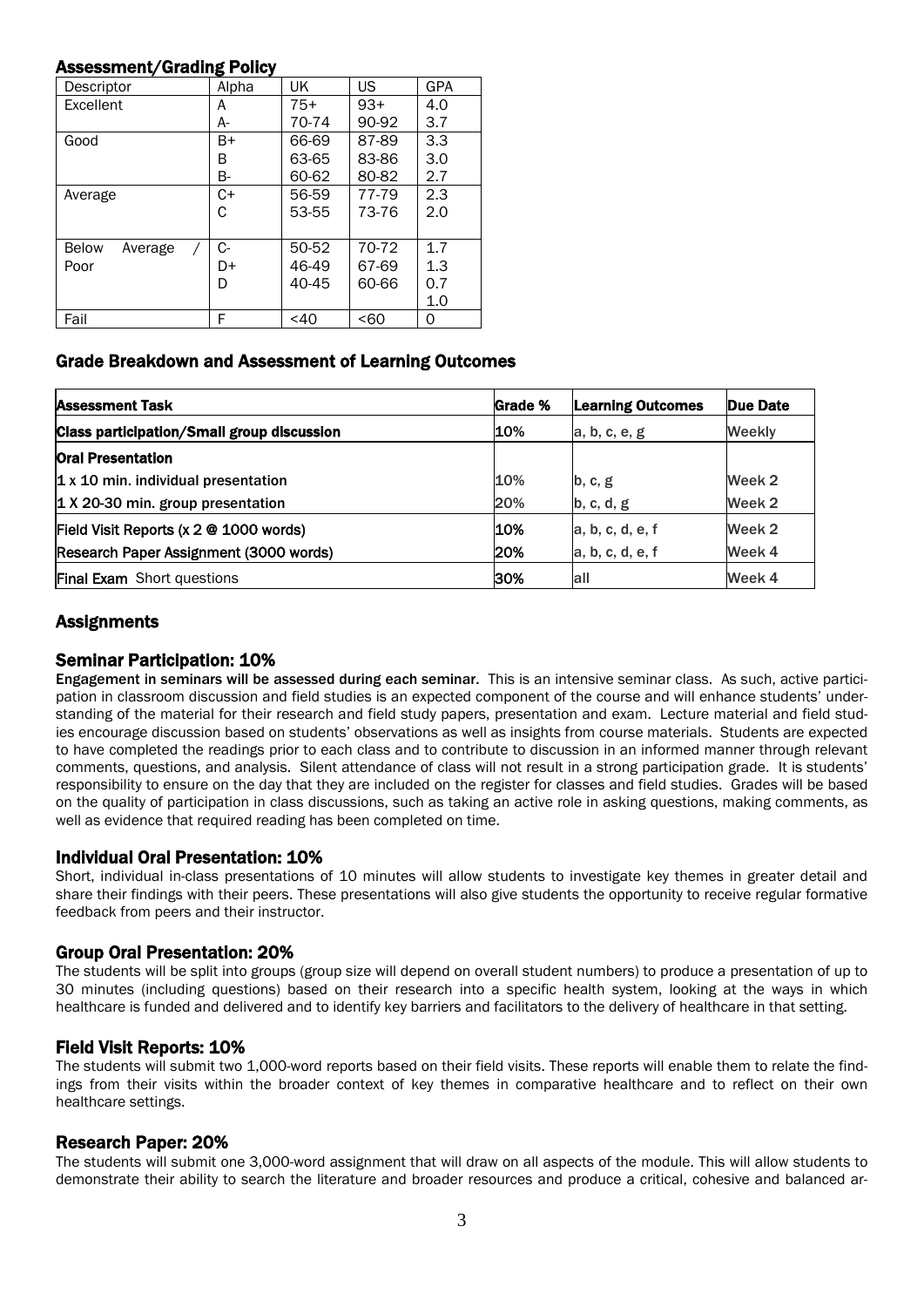gument drawing on this research and the prevailing policy context. It will also allow students to reflect on their knowledge of their own healthcare setting and the clinical environment in which they are aiming to work.

Students must demonstrate their ability to search the literature and broader resources to produce a critical, cohesive and balanced argument drawing on this research and relevant concepts and debates in the field of human rights. Relevant resources will be found in the CAPA Resource Centre, as well as through students' institutional online access to scholarly journals and the SUNY Online Library:<http://libraryguides.oswego.edu/capa>

### Dress Code

Flip-flops, sleeveless shirts, bathing trunks or similar are not allowed in class. Some visits may require business casual attire. Students will be informed in advance of each field component.

# Course Materials

#### Required Readings:

Required readings will be provided in xerox or electronic form via Canvas as indicated in the weekly schedule below. This is an intensive seminar course. As such, it is imperative that students read set material in advance of the sessions for which they are assigned in order to be able to discuss them in an informed and analytical manner.

### Recommended Reading(s):

Aschengrau, A, Seage G III (2014) Epidemiology in Public Health. Burlington: Jones & Bartlett Learning.

Bodenheimer T & Grumbach K (2012). Understanding health policy: A clinical approach. 6th ed., New York: McGraw-Hill

Centers for Disease Control and Prevention. (2016) Strategies for Reducing Health Disparities — Selected CDC-Sponsored Interventions, United States, 2016. MMWR Suppl 2016;65<https://www.cdc.gov/mmwr/volumes/65/su/pdfs/su6501.pdf>

European Parliament (1998) Healthcare Systems in the EU: A Comparative Study. Luxembourg: European Parliament [http://www.europarl.europa.eu/workingpapers/saco/pdf/101\\_en.pdf](http://www.europarl.europa.eu/workingpapers/saco/pdf/101_en.pdf)

Exworthy M et al (2003) Tackling health inequalities since the Acheson Inquiry. Bristol: The Policy Press

Koh, HK and Sebelius, KG (2010) MPA Promoting Prevention through the Affordable Care Act. New England Journal of Medicine, 363, 1296-1299.

Marmot, M. (2001) From Black to Acheson: two decades of concern with inequalities in health. A celebration of the 90<sup>th</sup> birthday of Professor Jerry Morris. International Journal of Epidemiology 30 (5): 1165-1171

Marmot, M. (2005) Social determinants of health inequalities. The Lancet, 365 (9A64), 1099-1104

National Institute for Health and Care Excellence. (2012) Health inequalities and population health. London: NICE Local Government Briefings<https://www.nice.org.uk/advice/lgb4/chapter/Introduction>

Pollock, A. (2005) NHS plc. London: Verso

Roberts MJ, Hsiao W, Berman P & Reich MR (2008). Getting health reform right: A guide to improving performance and equity. New York: Oxford University Press.

Saracci, R. (2010) Epidemiology – A very short introduction. New York: Oxford University Press

Twaddle AC (2002). Health Care Reform around the world. Westport, Connecticut: Greenwood Publishing Group

World Health Organization (2000). The World Health Report 2000: Health Systems; Improving Performance. Geneva: World Health Organization. Available at: [www.who.int/whr/2000/en/whr00\\_en.pdf](http://www.who.int/whr/2000/en/whr00_en.pdf)

World Health Organisation. (2005) Achieving universal health coverage. Technical note No 1. [http://www.who.int/health\\_financing/pb\\_1.pdf](http://www.who.int/health_financing/pb_1.pdf)

#### Useful Websites and Online Resources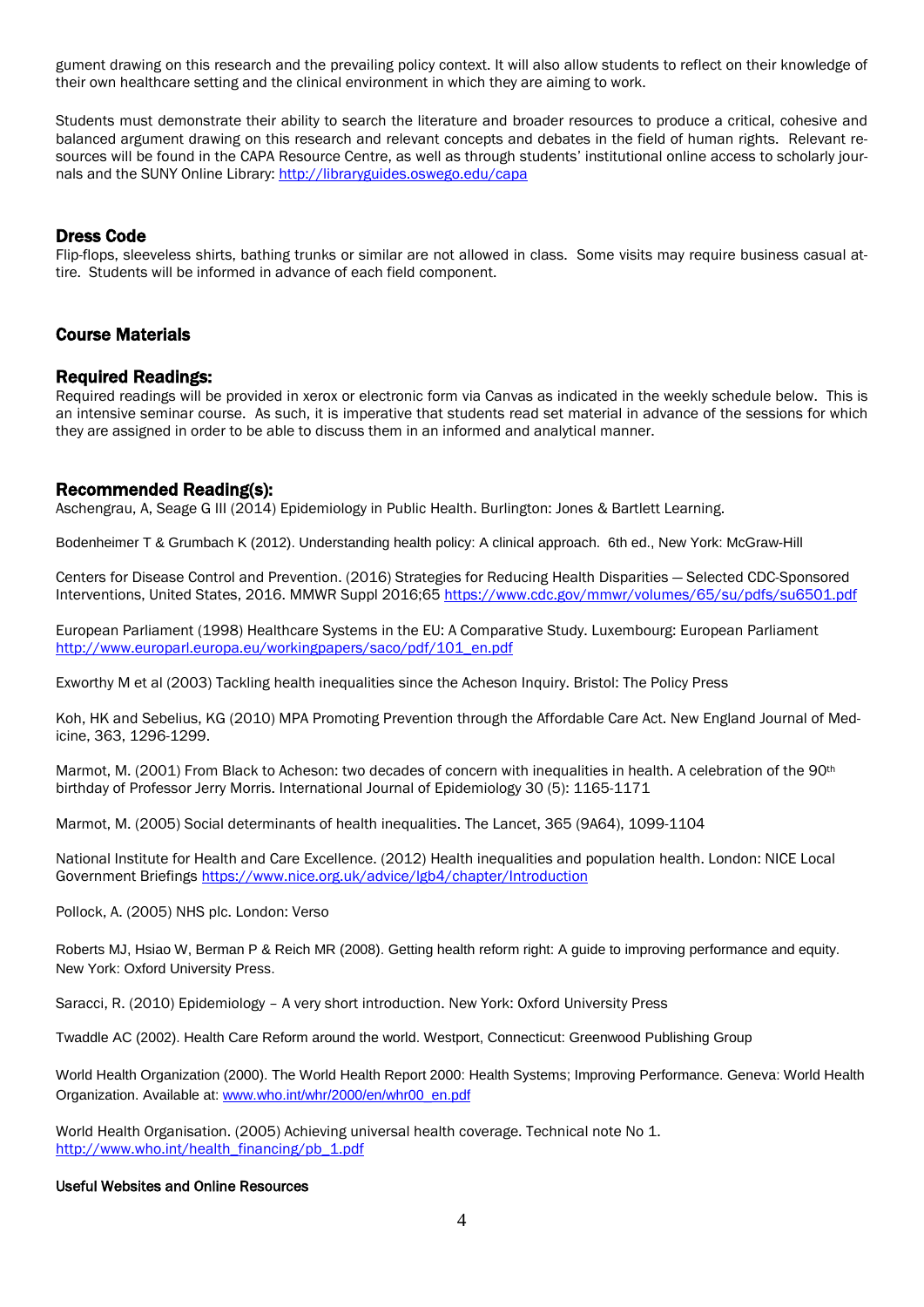GapMinder website[: www.gapminder.org/](http://www.gapminder.org/) 

TEDx Programme talks:<https://www.ted.com/watch/tedx-talks>

Twitter – instructor-directed threads

# Weekly Course Schedule

# Week 1

#### Class 1: Introduction to Health Care in the 21st Century

Lecture & Group Discussion focusing on:

- Key social, political and economic factors influencing the design and delivery of health care in the 21<sup>st</sup> Century
- Presentation of key epidemiological data from countries including the UK, USA, France, LMIC to illustrate context
- Impact of inequality of health and Marmot's 'public health timebomb'

#### Readings:

National Institute for Health and Care Excellence. (2012) Health inequalities and population health. London: NICE Local Government Briefings<https://www.nice.org.uk/advice/lgb4/chapter/Introduction>

Marmot, M. (2005) Social determinants of health inequalities. The Lancet, 365 (9A64), 1099-1104

### Class 2: Comparative Health Systems

Lecture & Group Discussion focusing on:

- Why are we interested in comparative health? Framing contemporary debate in context of exploring comparative health care systems as a way of improving health outcomes in individual systems.
- What is a health system?
- 4 key areas of a health care system: service provision, resource generation, financing, stewardship (WHO, 2000)
- Relating to the students' own role as individual health professionals and what they can do as part of the process of transformation.
- Introduction to country case studies including the UK, USA, Sweden, France, LMIC for student groups to select and prepare presentation on.

#### Readings/Resources:

Overview, Chapters 1 & 2: WHO (2000) The world health report 2000 – Health systems: improving performance. OECD Health Systems publications:<http://www.oecd.org/els/health-systems/health-publications.htm>

European Parliament (1998) Healthcare Systems in the EU: A Comparative Study. Luxembourg: European Parliament [http://www.europarl.europa.eu/workingpapers/saco/pdf/101\\_en.pdf](http://www.europarl.europa.eu/workingpapers/saco/pdf/101_en.pdf)

France: Chevreul K, Berg Brigham K, Durand-Zaleski I, Hernández-Quevedo C. France: Health system review. *Health Systems in Transition*, 2015; 17(3): 1–218.

Commonwealth Fund Country Review:<http://international.commonwealthfund.org/countries/france/>

Sweden: Glenngård AH, Hjalte F, Svensson M, Anell A, Bankauskaite V. *Health Systems in Transition: Sweden.* Copenhagen,

WHO Regional Office for Europe on behalf of the European Observatory on Health Systems and Policies, 2005.

Commonwealth Fund Country Review:<http://international.commonwealthfund.org/countries/sweden/>

USA: Commonwealth Fund Country Review: [http://international.commonwealthfund.org/countries/united\\_states/](http://international.commonwealthfund.org/countries/united_states/)

India: Yip, W and Mahal, A. The Health Care Systems Of China And India: Performance And Future Challenges. Health Aff July 2008 vol. 27 no. 4 921-932

Commonwealth Fund Country Review:<http://international.commonwealthfund.org/countries/india/>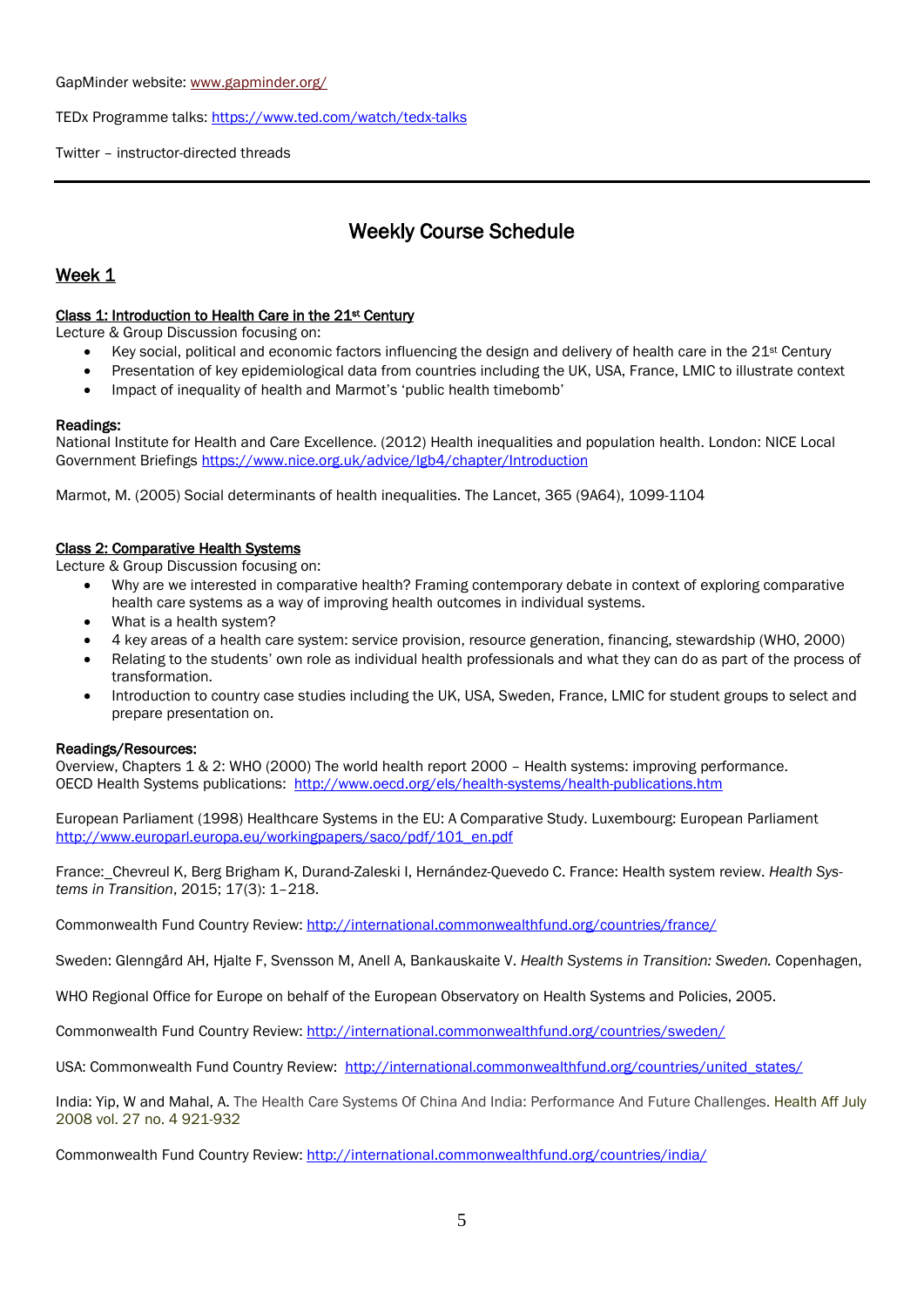#### Class 3: Field Study 1 – A Health Care Provider TBC

For example: Site visit to Doctors of the World Clinic, Bethnal Green, London [http://doctorsoftheworld.org.uk](http://doctorsoftheworld.org.uk/)

#### Reading/resources:

Field study dependent – handout pack to be provided.

#### Assignment: Field Study Report 1

## Week 2

Class 4: Health System - Country Comparisons; Measuring Health Systems Group Presentations, Discussion & Lecture Group Presentations: 20 - 30 minutes on selected country

Group Discussion: what key comparisons are they between the different health care systems reviewed? What can we learn from other systems?

Short Lecture: What is the relevance of how health care systems are funded and organised? How do we measure the effectiveness of health systems? Are health care systems efficient? Are health care systems accessible? Are health care systems delivering high quality health care?

Reading/resources: TBC

Class 5: Field Study 2: Showcasing the global history and development of medicine

Visit to the Wellcome Collectio[n www.wellcomecollection.org](http://www.wellcomecollection.org/)

Reading/resources:

Field study dependent – handout pack to be provided

#### Assignment: Field Visit Report 2

#### Class 6: Health System Efficiency & Quality

Lecture & Group Discussions

Lecture: Defining key measures of health care systems: efficiency and quality. Quality of 'care', workforce responses; Political context within which the quality of health care is often measured and reactionary changes; development of IHI; Darzi fellowships in the UK; 'never events' fuelling patient concerns around quality.

Group Discussions: Case study comparisons on efficiency and quality across different systems.

Reading/resources: TBC

# Week 3

#### Class 7: Health System Equality of Access – Inequalities of Health & Social Determinants of Health

Lecture: Defining key measures of health care systems: equity of access to health. Emphasis on health as a human right; inequality has created 'public health timebomb' (Marmot, 2013)

Different intersectional approaches:

- Ethnicity: UK patterns of health; challenges of gaps in data; policy responses
- Migration: Impacts on health of migratory process; barriers to accessing health care; maternal and child health; policy responses

Film Viewing: Michael Moore (2007) 'Sicko' **Discussion**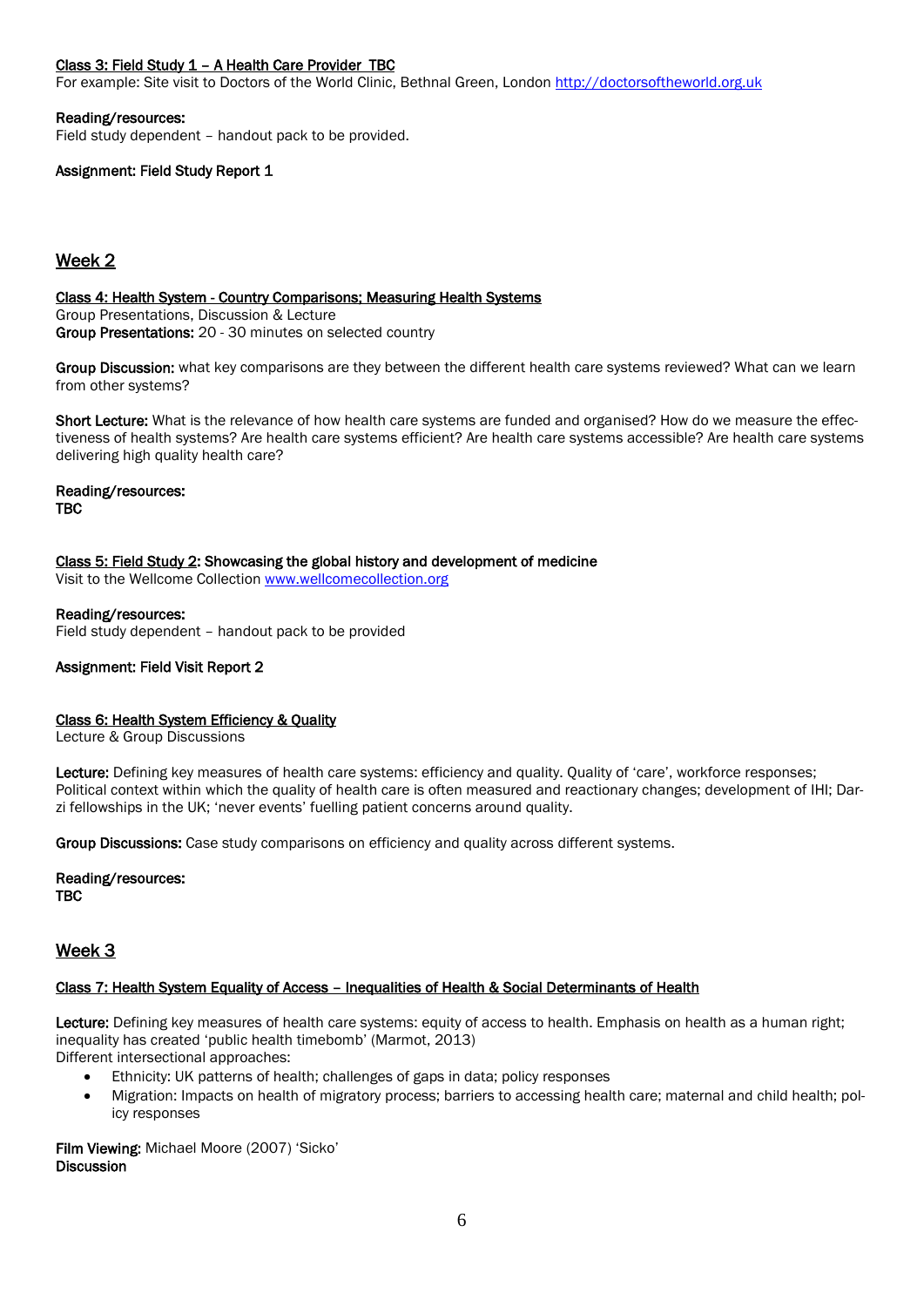#### Reading/resources:

Centers for Disease Control and Prevention. (2016) Strategies for Reducing Health Disparities — Selected CDC-Sponsored Interventions, United States, 2016. MMWR Suppl 2016;65<https://www.cdc.gov/mmwr/volumes/65/su/pdfs/su6501.pdf>

Exworthy M et al (2003) Tackling health inequalities since the Acheson Inquiry. Bristol: The Policy Press

GapMinder website[: www.gapminder.org/](http://www.gapminder.org/)

Koh, HK and Sebelius, KG (2010) MPA Promoting Prevention through the Affordable Care Act. New England Journal of Medicine, 363, 1296-1299.

Pollock, A. (2005) NHS plc. London: Verso

OECD Health system publications:<http://www.oecd.org/els/health-systems/health-publications.htm>

#### Class 8: Inequalities in the UK

Guest Speakers: Professor Anita Berlin, Professor of Primary Care Education Research, Barts and the London Medical School; Representative from Doctors of the World; Public Health Doctor

Focus: Key barriers to health care – public rhetoric and reality of changes to health care as felt by refugees, asylum seekers, LGBTQ groups, in HIV/AIDs services, sexual health services and so on. What can we learn? How does this compare in other countries? Students to reflect on how this learning might impact their own clinical practice in the future

#### Reading/resources:

TBC

#### Class 9: Inequalities of Health in Low and Middle Income Countries (LIMCs)

Guest speakers (TBC) and group discussion on factors affecting access to health care in LMICs

#### Reading/resources:

TBC

### Week 4

#### Class 10: Field Study Site 3: The Migration Museum

Migration Museum [www.migrationmuseum.org](http://www.migrationmuseum.org/)

#### Reading/resources:

Field visit dependent – handout pack to be provided Preparation for final research paper assignment

#### Class 11: Synthesis and Review

Lecture & Group Discussions

Lecture: Consolidation of Course; Strategies to improve health outcomes for

- Access to effective health care in developing countries
- Determinants of preference for health care: culture and gender, knowledge and education, demand responses to poor quality

#### Lesson 12: Final Exam; Group Reflection and Next Steps

#### 2hr Final Exam

Group Discussion and Reflection on Learning and development of action plan to embed learning on return home.